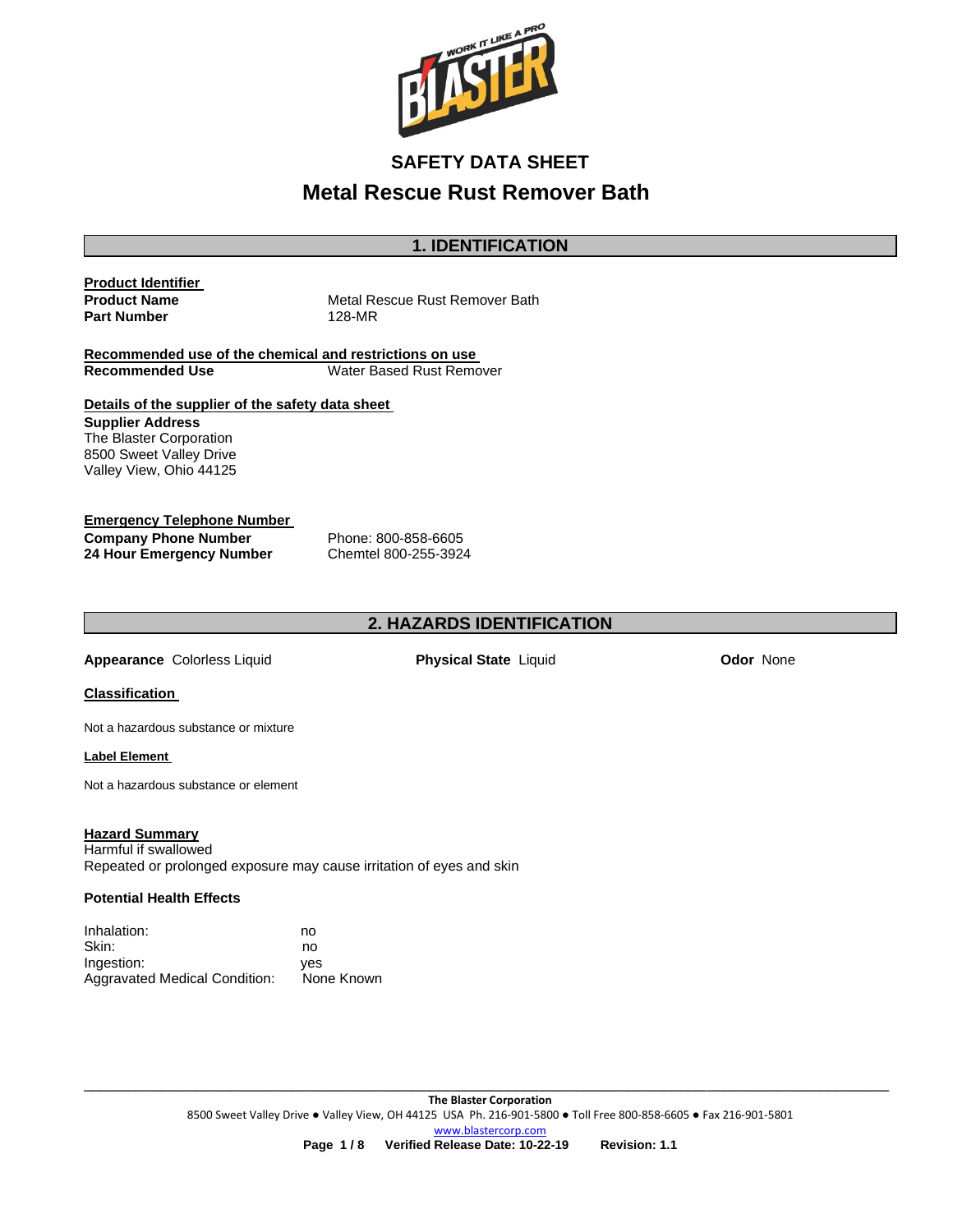

## **Carcinogenicity:**

| <b>IARC</b>  | No component of this product present at levels greater than or equal to 0.1%<br>is identified as probable, possible or confirmed human carcinogen by IARC. |
|--------------|------------------------------------------------------------------------------------------------------------------------------------------------------------|
| <b>ACGIH</b> | No component of this product present at levels greater than or equal to<br>0.1% is identified as a carcinogen or potential carcinogen by ACGIH.            |
| <b>OSHA</b>  | No component of this product present at levels greater than or equal to<br>0.1% is identified as a carcinogen or potential carcinogen by OSHA.             |
| <b>NTP</b>   | No component of this product present at levels greater than or equal to<br>0.1% is identified as a known or anticipated carcinogen by NTP.                 |

#### **Precautionary Statements - Prevention**

Wash hands and any exposed skin after handling Do not eat or drink when using this product Avoid breathing fume/mist/vapors/spray Use in a well-ventilated area

## **Precautionary Statements - Response**

IF INHALED: Remove victim to fresh air and keep at rest in a position comfortable for breathing IF SWALLOWED: Rinse mouth, drink plenty of water, get medical help

### **Precautionary Statements - Disposal**

Dispose of contents/container to an approved waste disposal plant

## **3. COMPOSITION/INFORMATION ON INGREDIENTS**

**Substance:** Mixture

### **Hazardous components**

No hazardous ingredients Unidentified ingredients are considered not hazardous under Federal Hazard Communication Standard (29CFR 1910.1200). Specific chemical identity of composition has been withheld as a trade secret. Exact percentage of composition has been withheld as a trade secret.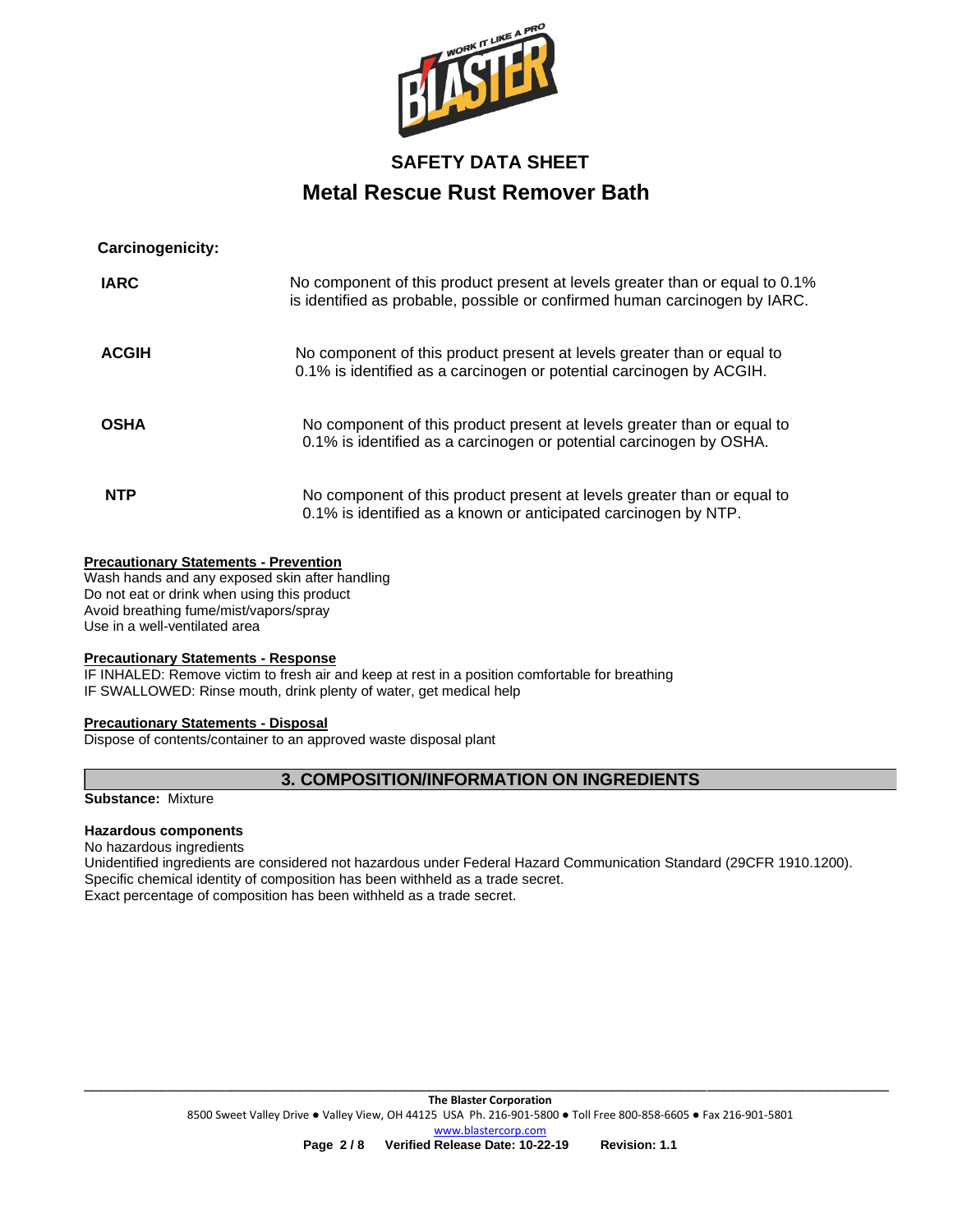

## **4. FIRST-AID MEASURES**

| <b>First Aid Measures</b>                                                  |                                                                                                                                                                        |  |  |
|----------------------------------------------------------------------------|------------------------------------------------------------------------------------------------------------------------------------------------------------------------|--|--|
| <b>Eve Contact</b>                                                         | Do not rub eyes. Rinse immediately with plenty of water, also under the eyelids, for at least<br>15 minutes. If eye irritation persists: Get medical advice/attention. |  |  |
| <b>Skin Contact</b>                                                        | IF ON SKIN: Wash with plenty of water. If skin irritation develops, call a physician.                                                                                  |  |  |
| <b>Inhalation</b>                                                          | IF INHALED: Remove person to fresh air, if symptoms continue get medical attention.                                                                                    |  |  |
| Ingestion                                                                  | IF SWALLOWED: Rinse mouth with water and drink plenty of water<br>Obtain medical attention                                                                             |  |  |
| Indication of any immediate medical attention and special treatment needed |                                                                                                                                                                        |  |  |
| <b>Notes to Physician</b>                                                  | Treat symptomatically.                                                                                                                                                 |  |  |

## **5. FIRE-FIGHTING MEASURES**

#### **Suitable Extinguishing Media**

Water spray (fog). Foam. Carbon dioxide (CO2). Dry chemical.

Further information: Use water spray to cool unopened containers

#### **Protective equipment and precautions for firefighters**

In the event of fire, wear self-contained breathing apparatus for fire fighters

## **6. ACCIDENTAL RELEASE MEASURES**

## **Personal precautions, protective equipment and emergency procedures**

**Personal Precautions Ensure adequate ventilation.** 

### **Methods and material for containment and cleaning up**

| <b>Methods for Containment</b> | Prevent further leakage or spillage if safe to do so.                                                                                                              |
|--------------------------------|--------------------------------------------------------------------------------------------------------------------------------------------------------------------|
| <b>Methods for Clean-Up</b>    | Absorb with inert material or sweep up, and then place in suitable container for chemical<br>waste. Rinse area with clean water and dry before permitting traffic. |

# **7. HANDLING AND STORAGE**

**The Blaster Corporation** 8500 Sweet Valley Drive ● Valley View, OH 44125 USA Ph. 216-901-5800 ● Toll Free 800-858-6605 ● Fax 216-901-5801 [www.blastercorp.com](http://www.blastercorp.com/) **Page 3 / 8 Verified Release Date: 10-22-19 Revision: 1.1**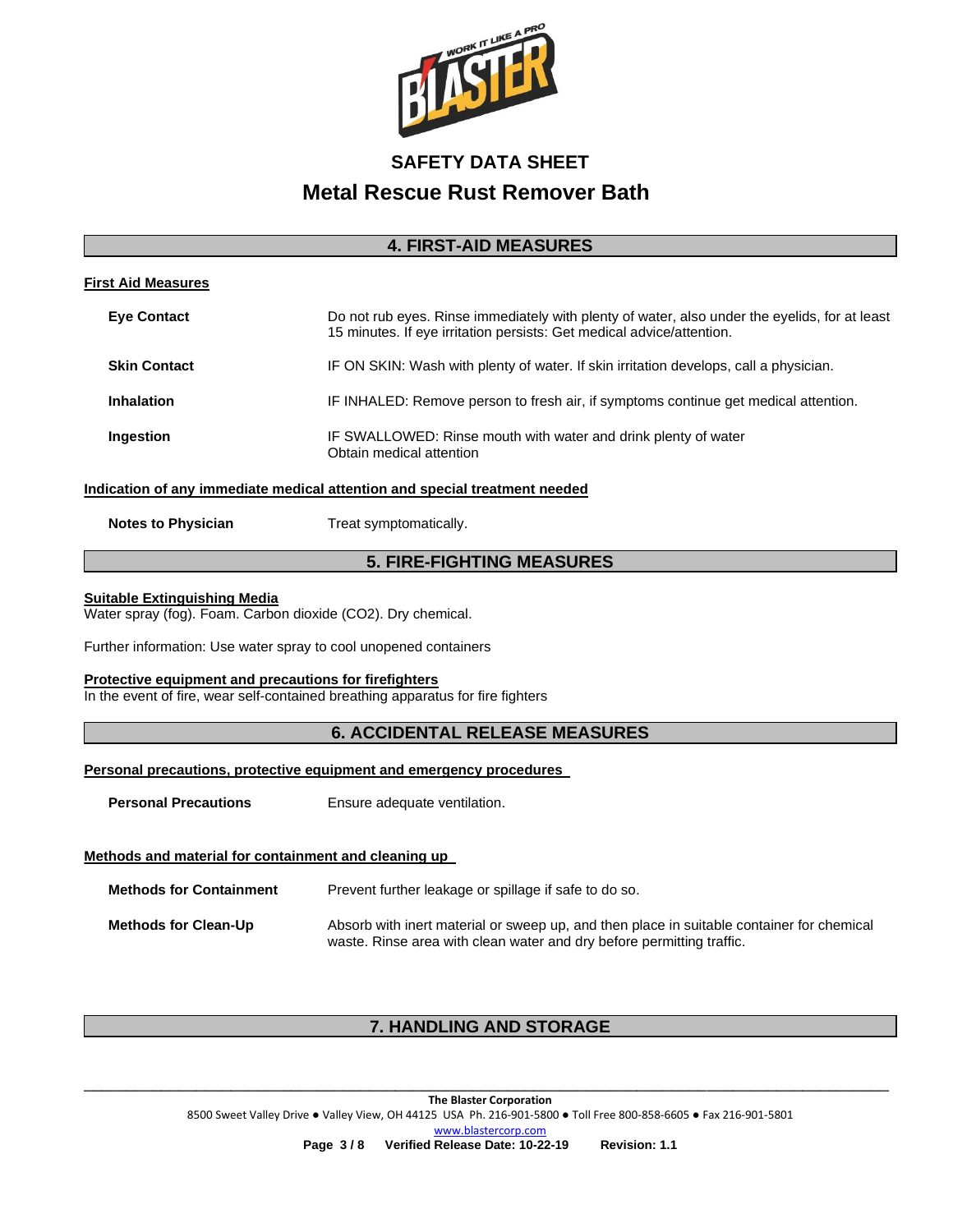

#### **Precautions for safe handling**

| <b>Advice on Safe Handling</b>                               | Use only with adequate ventilation.                                                                                                       |  |  |
|--------------------------------------------------------------|-------------------------------------------------------------------------------------------------------------------------------------------|--|--|
| Conditions for safe storage, including any incompatibilities |                                                                                                                                           |  |  |
| <b>Storage Conditions</b>                                    | Store away from incompatible materials. Avoid direct sources of heat and protect from<br>freezing. Keep/store only in original container. |  |  |
| <b>Incompatible Materials</b>                                | Strong oxidizing agents. Strong Acids and Strong Bases                                                                                    |  |  |
| <b>8. EXPOSURE CONTROLS/PERSONAL PROTECTION</b>              |                                                                                                                                           |  |  |

#### **Exposure Guidelines**

#### **Components with workplace control parameters**

Contains no substances with occupational exposure limit values.

#### **Individual protection measures, such as personal protective equipment**

| <b>Eve/Face Protection</b>      | Use safety glasses with side shields.                                                                                        |
|---------------------------------|------------------------------------------------------------------------------------------------------------------------------|
| <b>Skin and Body Protection</b> | Wear impervious gloves, rubber or plastic apron.                                                                             |
| <b>Respiratory Protection</b>   | Ensure adequate ventilation, especially in confined areas. In case of inadequate ventilation<br>wear respiratory protection. |

**General Hygiene Considerations** Handle in accordance with good industrial hygiene and safety practice. Wash hands and any exposed skin after handling.

# **9. PHYSICAL AND CHEMICAL PROPERTIES**

### **Information on basic physical and chemical properties**

| <b>Physical State</b>                                                                                                                                                                                         | Liquid                                                                                                                                |                               |                        |
|---------------------------------------------------------------------------------------------------------------------------------------------------------------------------------------------------------------|---------------------------------------------------------------------------------------------------------------------------------------|-------------------------------|------------------------|
| Appearance<br>Color                                                                                                                                                                                           | Clear liquid<br>Colorless                                                                                                             | Odor<br><b>Odor Threshold</b> | None<br>Not determined |
| <b>Property</b><br>рH<br><b>Freezing Point</b><br><b>Boiling Point/Boiling Range</b><br><b>Flash Point</b><br><b>Evaporation Rate</b><br><b>Flammability (Solid, Gas)</b><br><b>Upper Flammability Limits</b> | <b>Values</b><br>$6.0 - 7.0$<br>0C<br>100 °C / 212 °F<br>Not applicable<br>1 / water = 1<br>Liquid - not applicable<br>Not applicable | Remarks • Method              |                        |
| <b>Lower Flammability Limit</b>                                                                                                                                                                               | Not applicable                                                                                                                        |                               |                        |

\_\_\_\_\_\_\_\_\_\_\_\_\_\_\_\_\_\_\_\_\_\_\_\_\_\_\_\_\_\_\_\_\_\_\_\_\_\_\_\_\_\_\_\_\_\_\_\_\_\_\_\_\_\_\_\_\_\_\_\_\_\_\_\_\_\_\_\_\_\_\_\_\_\_\_\_\_\_\_\_\_\_\_\_\_\_\_\_\_\_\_\_\_ **The Blaster Corporation** 8500 Sweet Valley Drive ● Valley View, OH 44125 USA Ph. 216-901-5800 ● Toll Free 800-858-6605 ● Fax 216-901-5801 [www.blastercorp.com](http://www.blastercorp.com/)

**Page 4 / 8 Verified Release Date: 10-22-19 Revision: 1.1**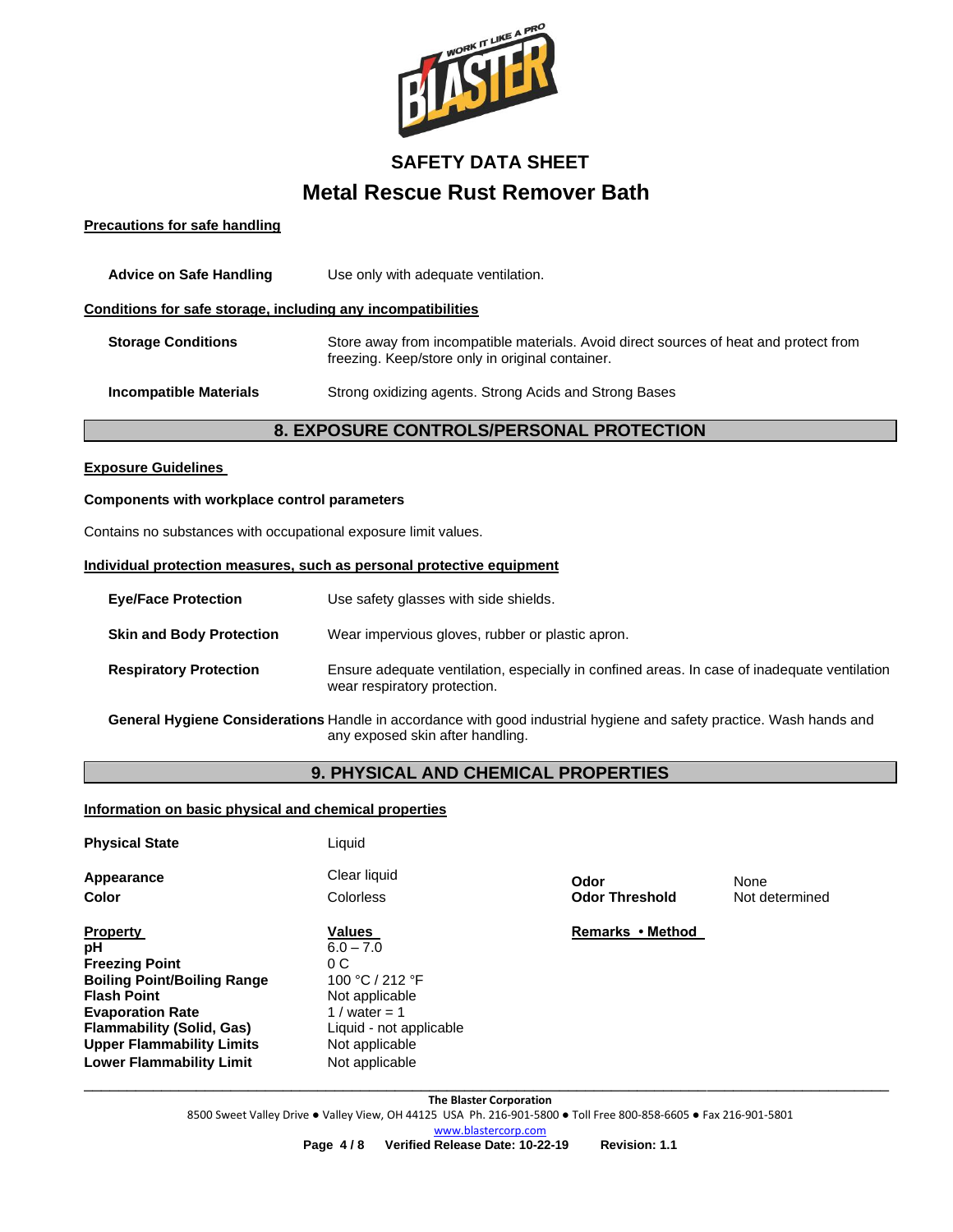

**Vapor Pressure No data available**<br> **Vapor Density No data available Specific Gravity** 1.01 – 1.04 **Water Solubility <br>Solubility in other solvents Not determined Solubility in other solvents Partition Coefficient Not determined Auto-ignition Temperature Mot determined<br>
<b>Decomposition Temperature** Not determined **Decomposition Temperature Not determined**<br>**Kinematic Viscosity Not determined Kinematic Viscosity Dynamic Viscosity Not determined Explosive Properties** Not determined **Oxidizing Properties** Not determined

**No data available** 

# **10. STABILITY AND REACTIVITY**

#### **Reactivity**

Not reactive under normal conditions.

#### **Chemical Stability**

Stable under recommended storage conditions.

#### **Conditions to Avoid**

Direct sources of heat, keep from freezing.

#### **Incompatible Materials**

Strong oxidizing agents, strong acids, and strong bases.

#### **Hazardous Decomposition Products**

Carbon oxides, Nitrogen oxides (NOx), Phosphorous oxides.

# **11. TOXICOLOGICAL INFORMATION**

#### **Information on likely routes of exposure**

**Product Information** 

- **Eye Contact Avoid contact with eyes.**
- **Skin Contact Avoid contact with skin.**
- **Inhalation Avoid inhalation of fumes**
- **Ingestion Harmful if swallowed.**

### **Information on physical, chemical and toxicological effects**

\_\_\_\_\_\_\_\_\_\_\_\_\_\_\_\_\_\_\_\_\_\_\_\_\_\_\_\_\_\_\_\_\_\_\_\_\_\_\_\_\_\_\_\_\_\_\_\_\_\_\_\_\_\_\_\_\_\_\_\_\_\_\_\_\_\_\_\_\_\_\_\_\_\_\_\_\_\_\_\_\_\_\_\_\_\_\_\_\_\_\_\_\_ **The Blaster Corporation** 8500 Sweet Valley Drive ● Valley View, OH 44125 USA Ph. 216-901-5800 ● Toll Free 800-858-6605 ● Fax 216-901-5801 [www.blastercorp.com](http://www.blastercorp.com/) **Page 5 / 8 Verified Release Date: 10-22-19 Revision: 1.1**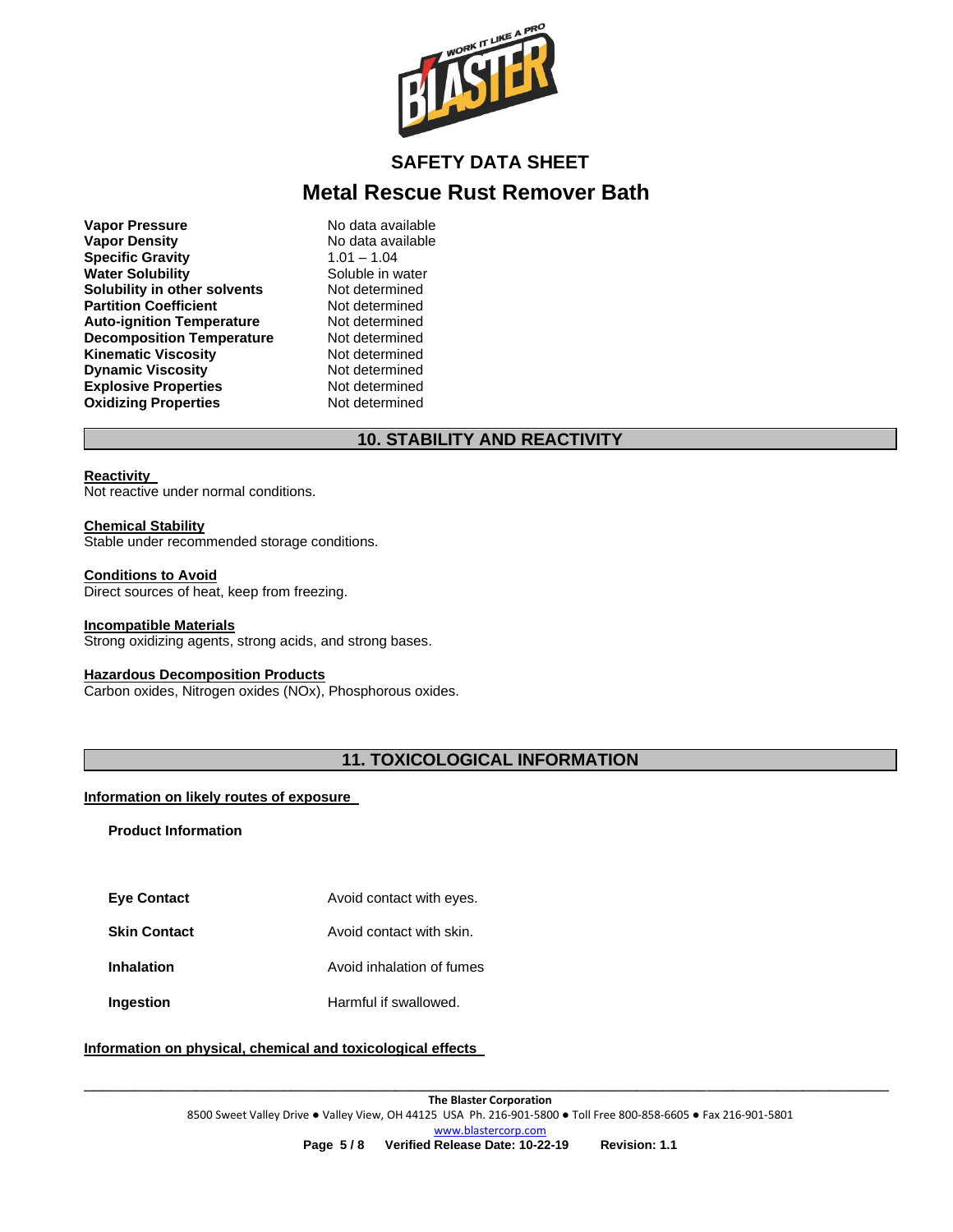

**Symptoms** Please see section 4 of this SDS for symptoms.

**Delayed and immediate effects as well as chronic effects from short and long-term exposure** 

| <b>Acute toxicity:</b>              | no data available |
|-------------------------------------|-------------------|
| <b>Skin corrosion/irritation:</b>   | no data available |
| Serious eye damage / eye irritation | no data available |
| Respiratory or skin sensitization   | no data available |
| <b>Germ cell mutagenicity</b>       | no data available |
| Carcinogenicity                     | no data available |
| <b>Reproductive toxicity</b>        | no data available |
| <b>STOT-</b> single exposure        | no data available |
| <b>STOT- repeated exposure</b>      | no data available |
| <b>Aspiration toxicity</b>          | no data available |
|                                     |                   |

### ailable ailable  $r$ ailable *r*ailable vailable *Report* **STOT- single exposure** no data available **Aspiration toxicity** no data available

# **12. ECOLOGICAL INFORMATION**

**Ecotoxicity:** no data available

**Persistence/Degradability:** no data available

**Bioaccumulation:** no data available

#### **Other Adverse Effects**

Not determined

## **13. DISPOSAL CONSIDERATIONS**

### **Waste Treatment Methods**

| <b>Disposal of Wastes</b>     | Disposal should be in accordance with applicable regional, national and local laws and<br>regulations. |
|-------------------------------|--------------------------------------------------------------------------------------------------------|
| <b>Contaminated Packaging</b> | Disposal should be in accordance with applicable regional, national and local laws and<br>regulations. |
|                               | <b>14. TRANSPORT INFORMATION</b>                                                                       |
| <b>Note</b>                   | Transport in bulk per Annex II of Marpol 73/78 and the IBC Code                                        |
|                               | Not Applicable for product as supplied                                                                 |
| <u>DOT</u>                    | Not regulated                                                                                          |
| <b>IATA</b>                   | Not regulated                                                                                          |

# \_\_\_\_\_\_\_\_\_\_\_\_\_\_\_\_\_\_\_\_\_\_\_\_\_\_\_\_\_\_\_\_\_\_\_\_\_\_\_\_\_\_\_\_\_\_\_\_\_\_\_\_\_\_\_\_\_\_\_\_\_\_\_\_\_\_\_\_\_\_\_\_\_\_\_\_\_\_\_\_\_\_\_\_\_\_\_\_\_\_\_\_\_ **15. REGULATORY INFORMATION**

**The Blaster Corporation** 8500 Sweet Valley Drive ● Valley View, OH 44125 USA Ph. 216-901-5800 ● Toll Free 800-858-6605 ● Fax 216-901-5801 [www.blastercorp.com](http://www.blastercorp.com/)

**Page 6 / 8 Verified Release Date: 10-22-19 Revision: 1.1**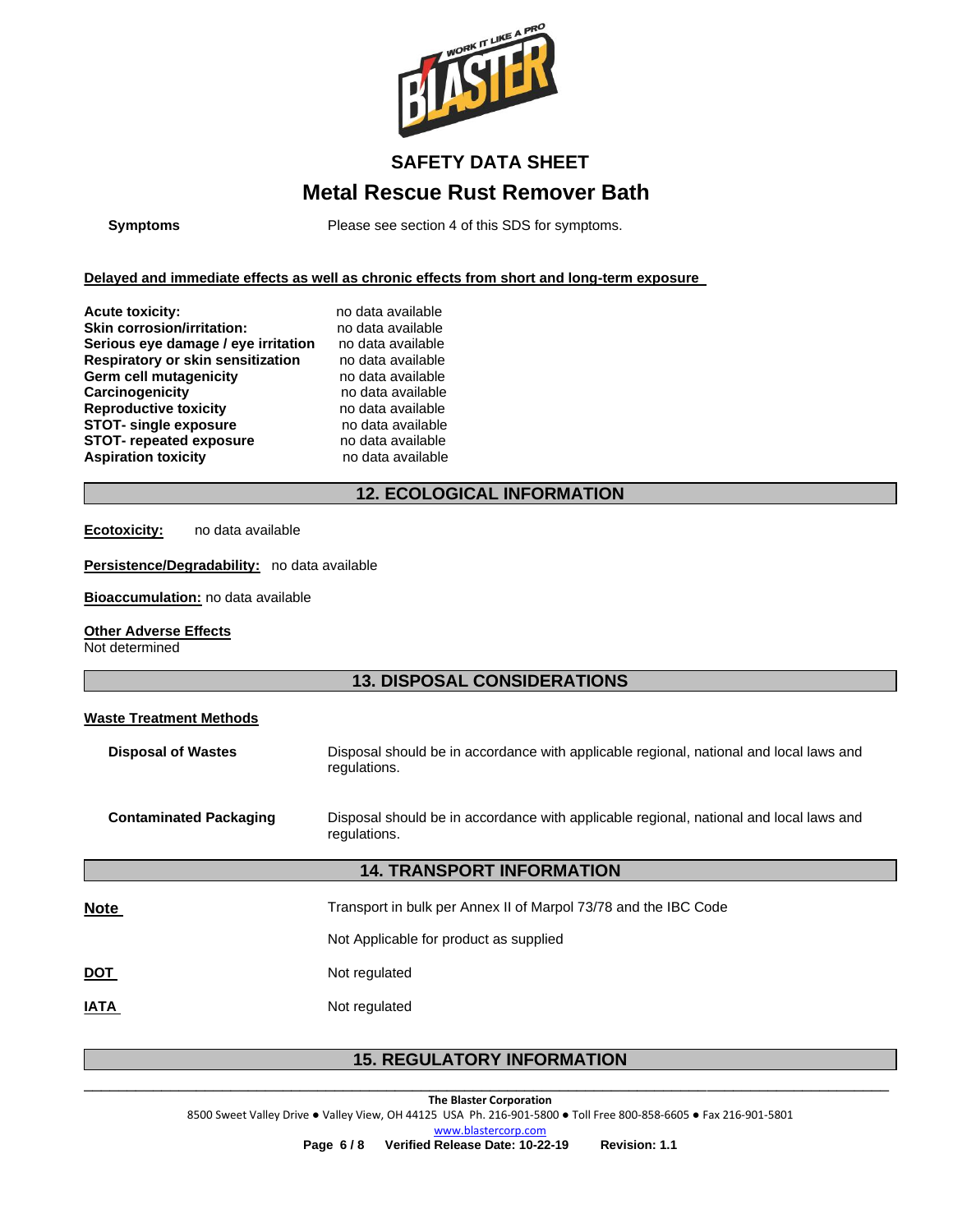

| <b>TSCA Status:</b>                                               | All components of this material comply with US TSCA requirements                                                                                                                                 |                           |  |  |
|-------------------------------------------------------------------|--------------------------------------------------------------------------------------------------------------------------------------------------------------------------------------------------|---------------------------|--|--|
| <b>OSHA Hazards:</b>                                              | No OSHA Hazards                                                                                                                                                                                  |                           |  |  |
| <b>WHMIS Classification:</b>                                      | D2B Toxic material causing other toxic effects                                                                                                                                                   |                           |  |  |
| <b>EPCRA - Emergency Planning and Community Right-to-Know Act</b> |                                                                                                                                                                                                  |                           |  |  |
| SARA 311/312                                                      | <b>No SARA Hazards</b>                                                                                                                                                                           |                           |  |  |
| <b>SARA 302:</b>                                                  | SARA 302 No chemicals are subject to the reporting requirements of SARA<br>Title III, Section 302.                                                                                               |                           |  |  |
| <b>SARA 313:</b>                                                  | SARA 313 this material does not contain any chemical components with known<br>CAS numbers that exceed the threshold (De Minimis) reporting levels established<br>By SARA Title III, Section 313. |                           |  |  |
| <b>US State Regulations</b>                                       |                                                                                                                                                                                                  |                           |  |  |
|                                                                   | <b>Massachusetts Right to Know:</b> No components are subject to the Massachusetts Right to Know Act.                                                                                            |                           |  |  |
| Pennsylvania Right to Know:                                       | Water<br>Trade secret registry                                                                                                                                                                   | 7732-18-5<br>735517-5127P |  |  |
| <b>New Jersey Right to Know:</b>                                  | Water<br>Trade secret registry                                                                                                                                                                   | 7732-18-5<br>735517-5127P |  |  |